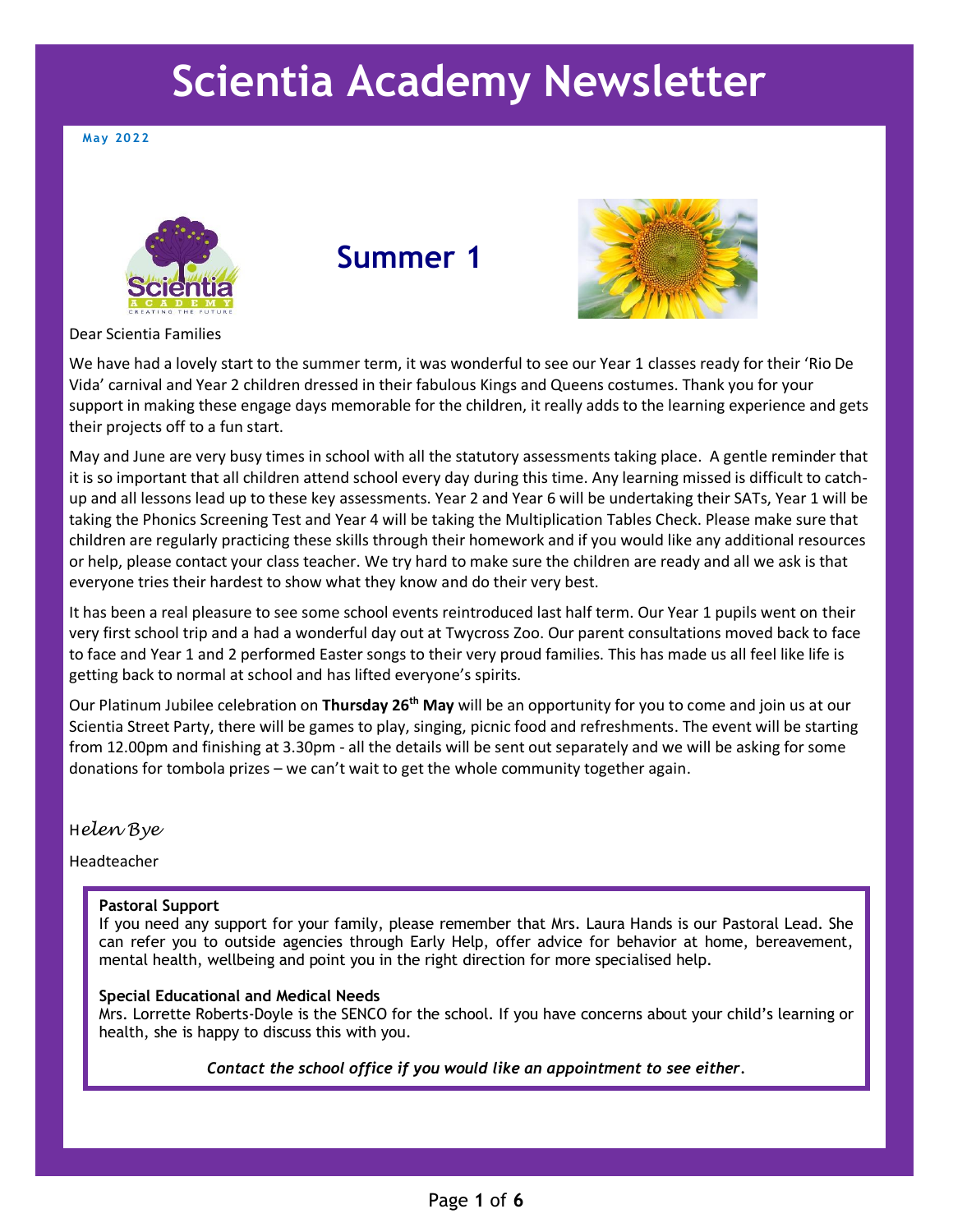## **Circus Skills Workshop**

**Our Year 3, 4, 5 and 6 classes really enjoyed their Circus Skills workshop- they had to really concentrate while learning the new skills. All the children showed great resilience, not giving up even if it was hard to master the skills.**

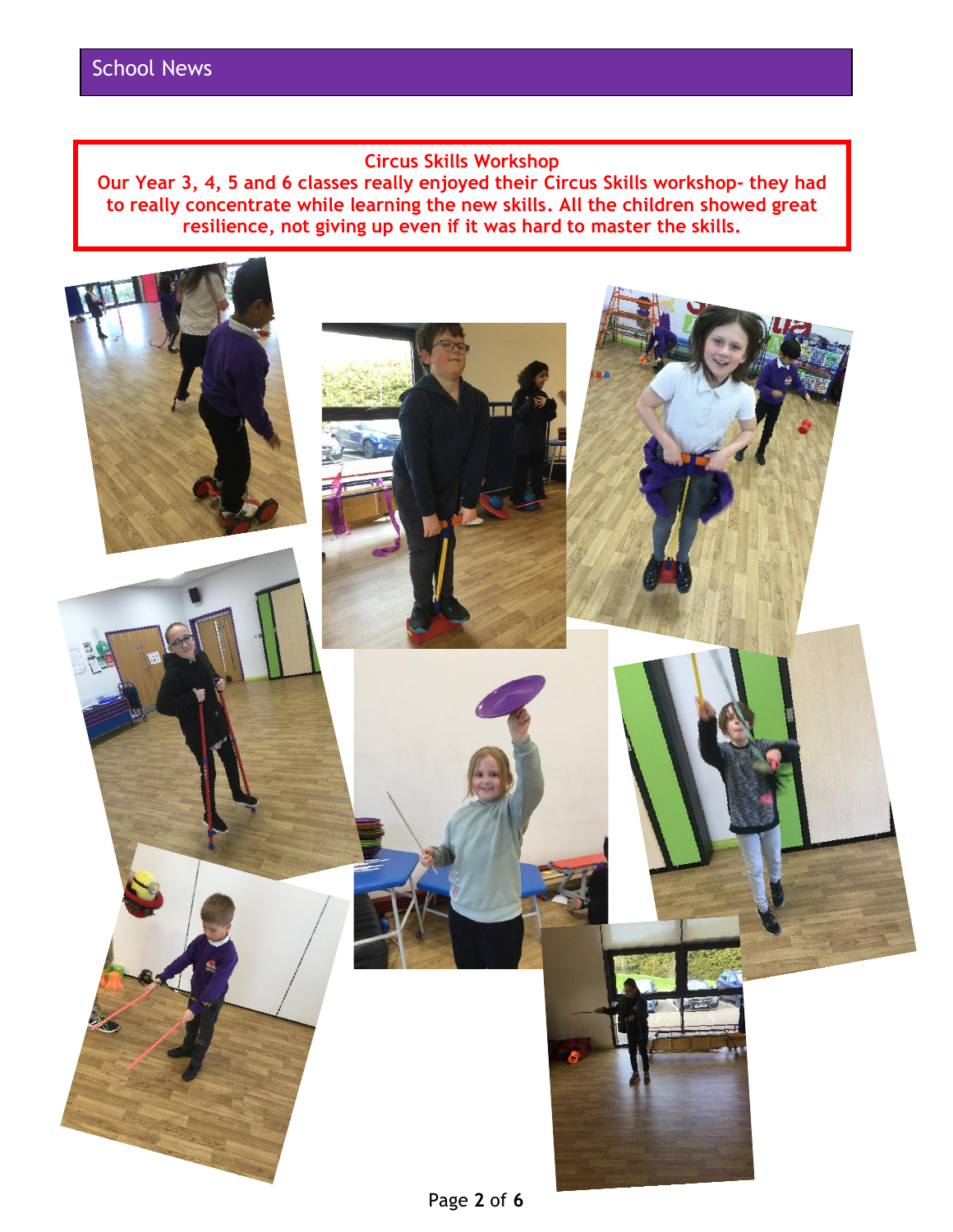## **Fundraising**

**Thank you to everyone who donated to our Disasters Emergency Committee's Ukraine Humanitarian Appeal – we raised £386.15**

## **School Uniform Sale**

Our first school uniform sale was a great success, we will be holding these regularly across the school year. Thank you for your very kind donations, this event helps families and reduces the amount of landfill created by unwanted clothing.

## **Relationship & Health Education**

Following the consultation earlier this year, now we would like to invite you to a short presentation which will show you the details and content of our Relationships and Health Education curriculum, there will be a chance to ask questions and raise any concerns. **Wednesday 11th May 2022 at 5.00pm**

*OR*

**Friday 13th May 2022 at 9.00am**

## **Coffee Morning with Mrs. Roberts-Doyle**

We would like to invite you to our SEND coffee morning on **Tuesday 24th at 9am - 10am**. During the morning we will share the processes for raising SEND concerns and the different agencies that we work with to ensure best outcomes for our pupils. There will also be time to have a coffee, meet other parents or raise concerns with our SENCO.



## **Attendance**

Despite all the disruption of Covid 19, attendance in the school remains in line with national figures.



Over a school year, we are open for 190 days which equates to 380 sessions with registration in the morning at 08.50 and after lunch in the afternoon.

Attendance is affected if a pupil is not present at school for *any whole session* including registration.

The registers close 10 minutes after the school gates close at 08.50. It is important that children are in school on time every day to prevent disruption and upset to their day and for the rest of the class.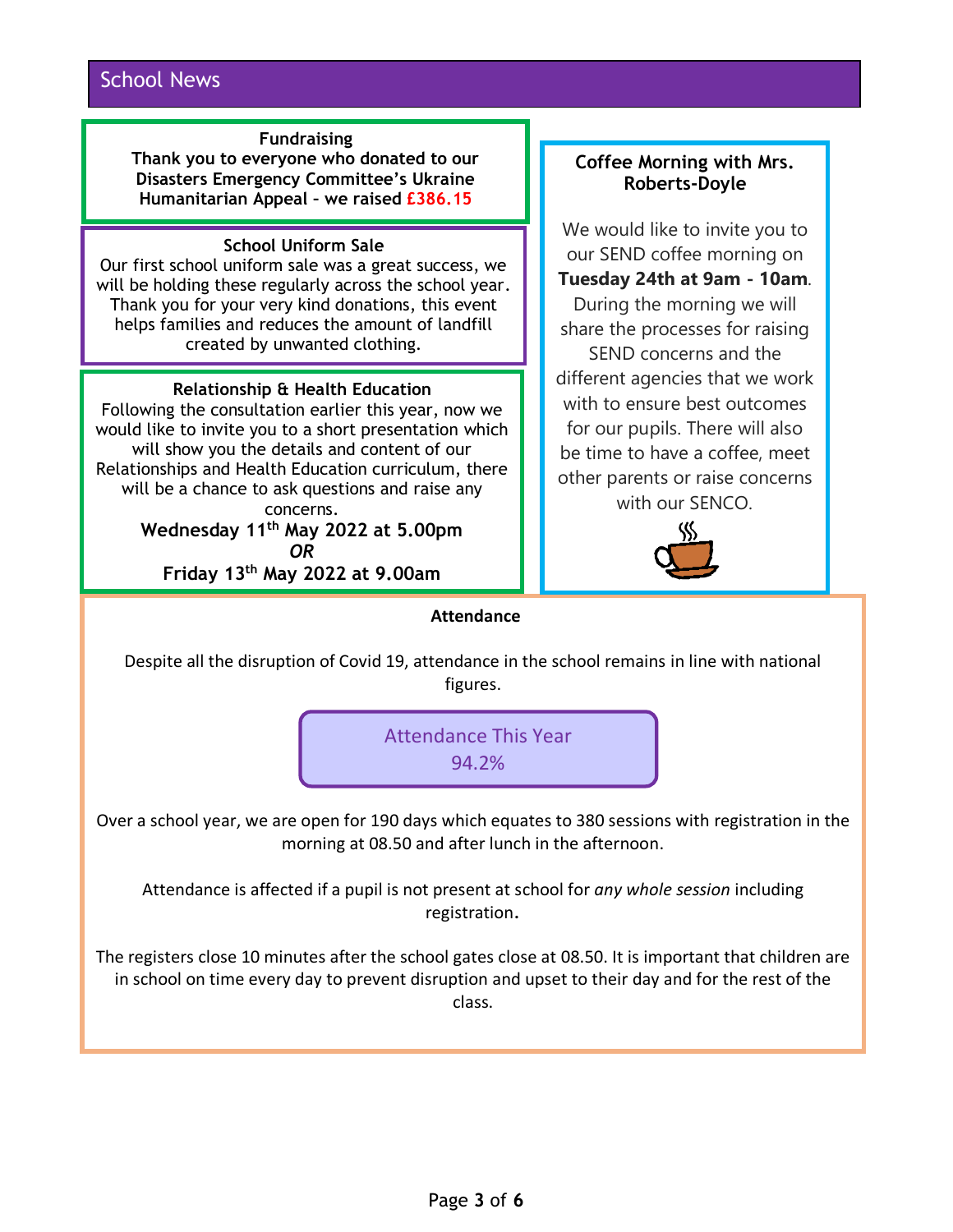



## **Pastoral Care, Mental Health & Wellbeing**

**This year we have worked very hard to increase our provision to support pupils' mental health & wellbeing. We recognise that the effects of lockdowns and disrupted schooling has had a negative impact on a growing number of children. This can affect children's ability to self-regulate their emotions, be more anxious and lose confidence and selfesteem.**

**We have a very close relationship with our local Mental Health services, Mrs. Laura Hands and Mr. Richard Bailey are now fully trained 'Thrive' practitioners and we have set up areas in the school to support pupils who need safe spaces throughout the day. Mrs. Masini and Miss Davies are running Forest School sessions and yoga. All class teachers have weekly circle times. Much of this provision is delivered discretely to support individual children so may not be obvious to all our families, but please be reassured that there is much going on within the school day.** 

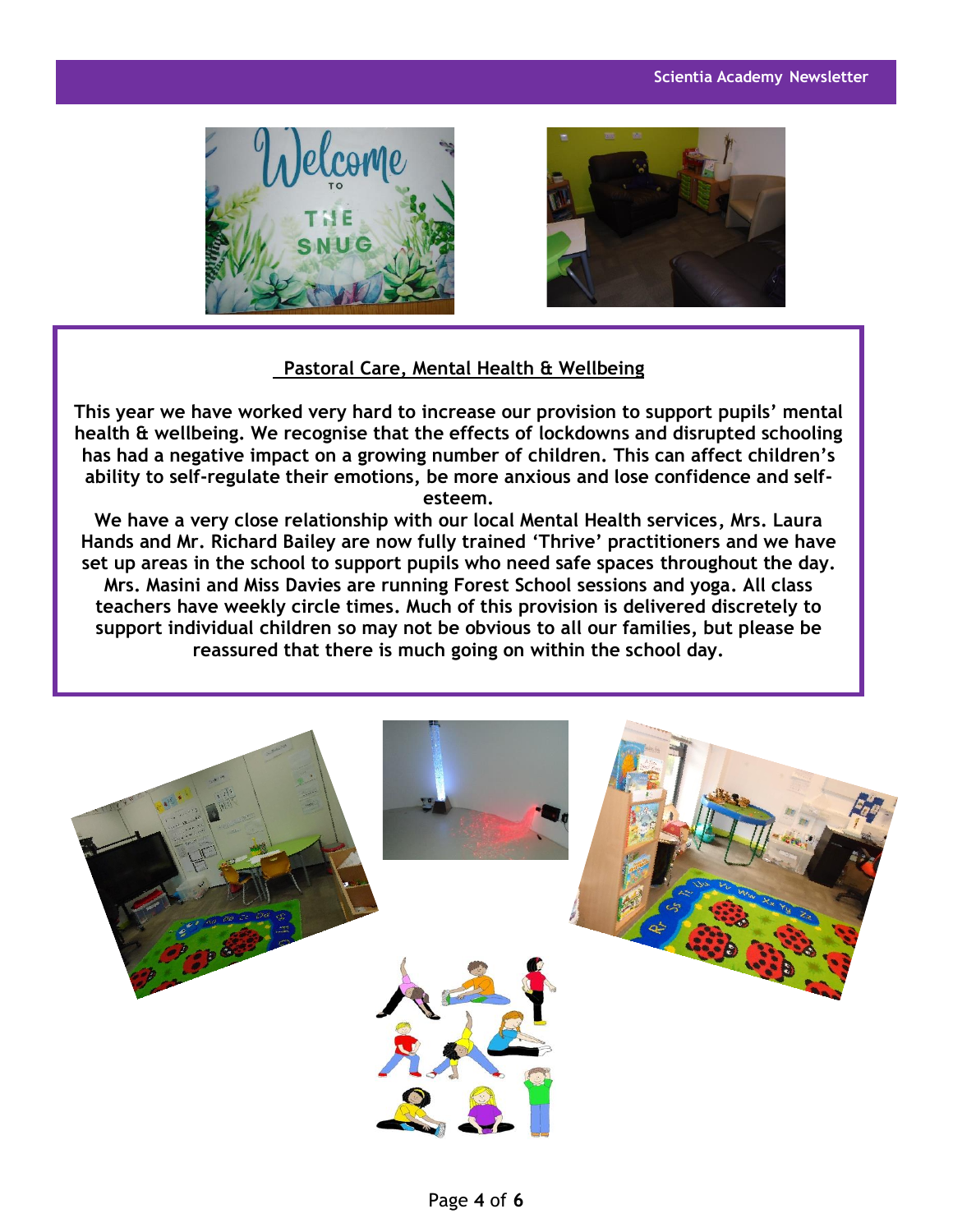**Dates for your Diary** 

# **Summer Term 2022**

**APRIL 2022**

**Monday 25th April: Summer 1 term starts for all**

**MAY 2022**

**Monday 2nd May: BANK HOLIDAY**

Tuesday 3rd May: Ks1 SATs period begins

Week Beginning 9<sup>th</sup> May - Year 6 SATS week

Wednesday 11<sup>th</sup> May: NEW! Relationship & Health Education parent meeting 5.00pm

Friday 13th May: NEW! Relationship & Health Education parent meeting 9.00am

Week Beginning 16<sup>th</sup> May: Sports Week

Tuesdav 17<sup>th</sup> May: NEW! Meeting for Reception 2022-3 Parents - Welcome to Scientia - 5.00pm

Tuesday 24th May: NEW! 9.00am Coffee Morning for parents of children with Special Educational Needs with Mrs. Roberts-Doyle

Thursday 26<sup>th</sup> May: NEW! Queen's Jubilee Street Party & end of half term for all - 12.00pm to 3.30pm

**Friday 27 th May: INSET DAY**

**Monday 30 th May to Friday 3rd June: HALF TERM**

**JUNE 2022**

**Monday 6thth June: Summer 2 starts for all**

Week beginning Monday 6<sup>th</sup> June: Year 1 phonics screening check begins, Year 4 Multiplication check begins

**JULY 2022**

Friday 8<sup>th</sup> July: Pupil reports sent out,

**Tuesday 19th July: School year ends for all pupils**

**Wednesday 20th July: INSET DAY**



**Sports Week**

**Starting on Monday 16th May we will be holding a full week of sports activities. All children will get the opportunity to try out a variety of sports activities.**